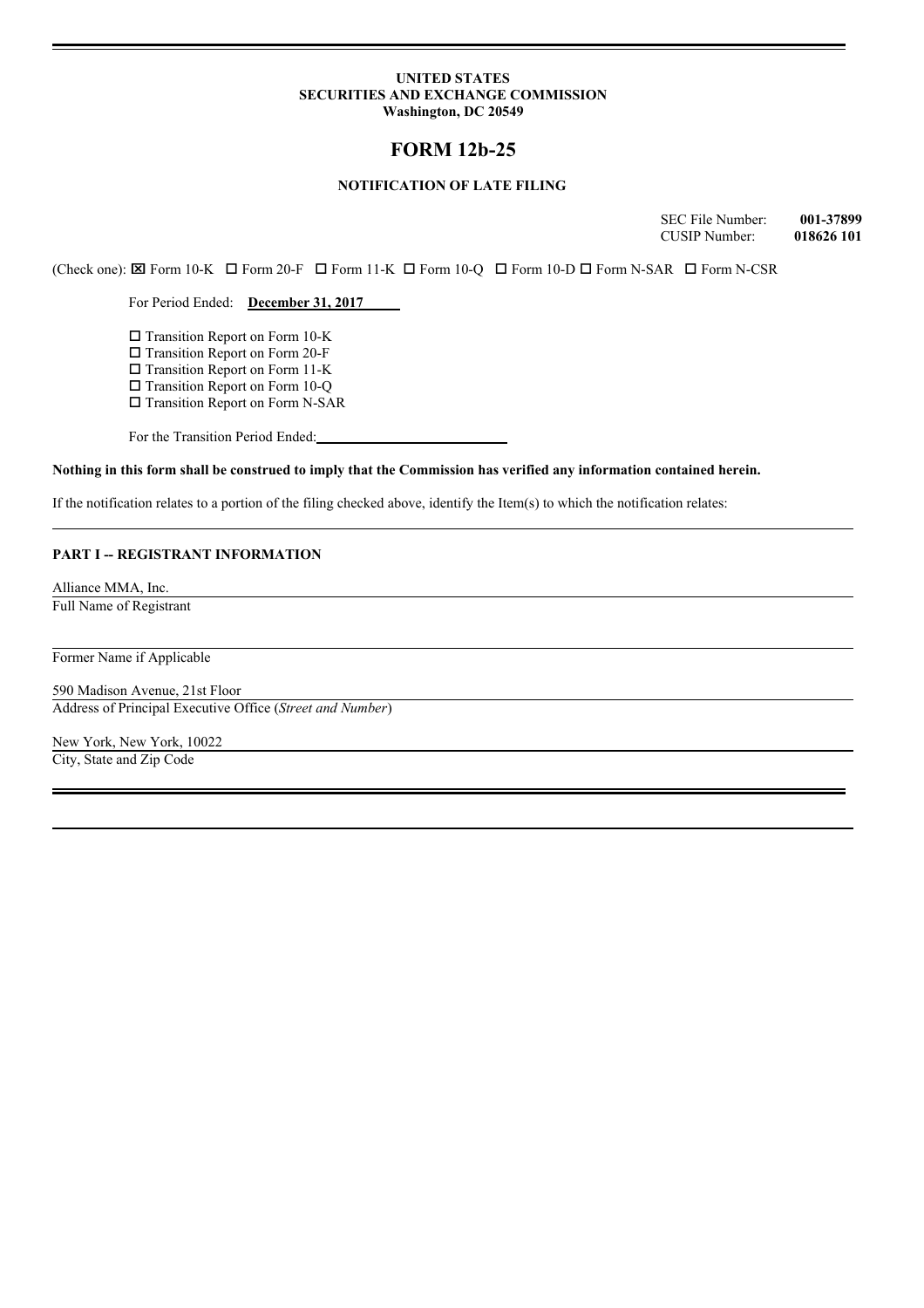### **PART II -- RULES 12b-25(b) AND (c)**

If the subject report could not be filed without unreasonable effort or expense and the registrant seeks relief pursuant to Rule 12b-25(b), the following should be completed. (Check box if appropriate)

(a) The reason described in reasonable detail in Part III of this form could not be eliminated without unreasonable effort or expense;

The subject annual report, semi-annual report, transition report on Form 10-K, Form 20-F, Form 11-K, Form N-SAR or Form N-CSR, or portion thereof, will be filed on or before the fifteenth calendar day following the prescribed due date; or the subject quarterly report or transition report on Form 10-Q or subject distribution report on Form 10-D, or portion thereof, will be filed on or before the fifth calendar day following the prescribed due date; and

(c) The accountant's statement or other exhibit required by Rule 12b-25(c) has been attached if applicable.

## **PART III -- NARRATIVE**

 $\boxtimes$ 

State below in reasonable detail why Forms 10-K, 20-F, 11-K, 10-Q, 10-D, N-SAR, N-CSR, or the transition report or portion thereof, could not be filed within the prescribed time period.

(Attach extra Sheets if Needed)

The annual report on Form 10-K of Alliance MMA, Inc. (the "Company") for the fiscal year ended December 31, 2017 could not be filed within the prescribed time period due to the Company's difficulty in completing and obtaining required financial and other information without unreasonable effort and expense. The Company and its auditors are in the final phase of completing the audit work surrounding the financial statements and related disclosures in the Form 10-K. The Company is working to complete the Form 10-K as expeditiously as possible, and intends to file the Form 10-K within the applicable grace period provided by Rule 12b-25.

# **PART IV -- OTHER INFORMATION**

(1) Name and telephone number of person to contact in regard to this notification

| <b>John Price</b> | (212)<br>717). | 739-7825           |
|-------------------|----------------|--------------------|
| (Name             | Area<br>Code   | Number<br>elephone |

(2) Have all other periodic reports required under Section 13 or 15(d) of the Securities Exchange Act of 1934 or Section 30 of the Investment Company Act of 1940 during the preceding 12 months or for such shorter period that the registrant was required to file such report(s) been filed? If answer is no, identify report(s). Yes  $\boxtimes$  No $\Box$ 

(3) Is it anticipated that any significant change in results of operations from the corresponding period for the last fiscal year will be reflected by the earnings statements to be included in the subject report or portion thereof? Yes  $\boxtimes$  No  $\square$ 

If so, attach an explanation of the anticipated change, both narratively and quantitatively, and, if appropriate, state the reasons why a reasonable estimate of the results cannot be made.

The Company presently expects that the statement of operations to be included in the Form 10-K will reflect significant changes in operations from the prior year. It is anticipated that the Company will report an increase in net revenue for the fiscal year ended December 31, 2017 over fiscal year ended December 31, 2016 due principally to 2017 being the first full year of operating results whereas in 2016 the Company realized revenue only in the fourth quarter. The Company expects to report net revenue of approximately \$4.2 million and a net loss of approximately \$12.0 million for the fiscal year ended December 31, 2017, compared to the net revenue of approximately \$591,000 and a net loss of approximately \$4.2 million for the fiscal year ended December 31, 2106. The foregoing estimates are as of the time of this filing, and while we believe them to be reliable, the estimates are subject to change.